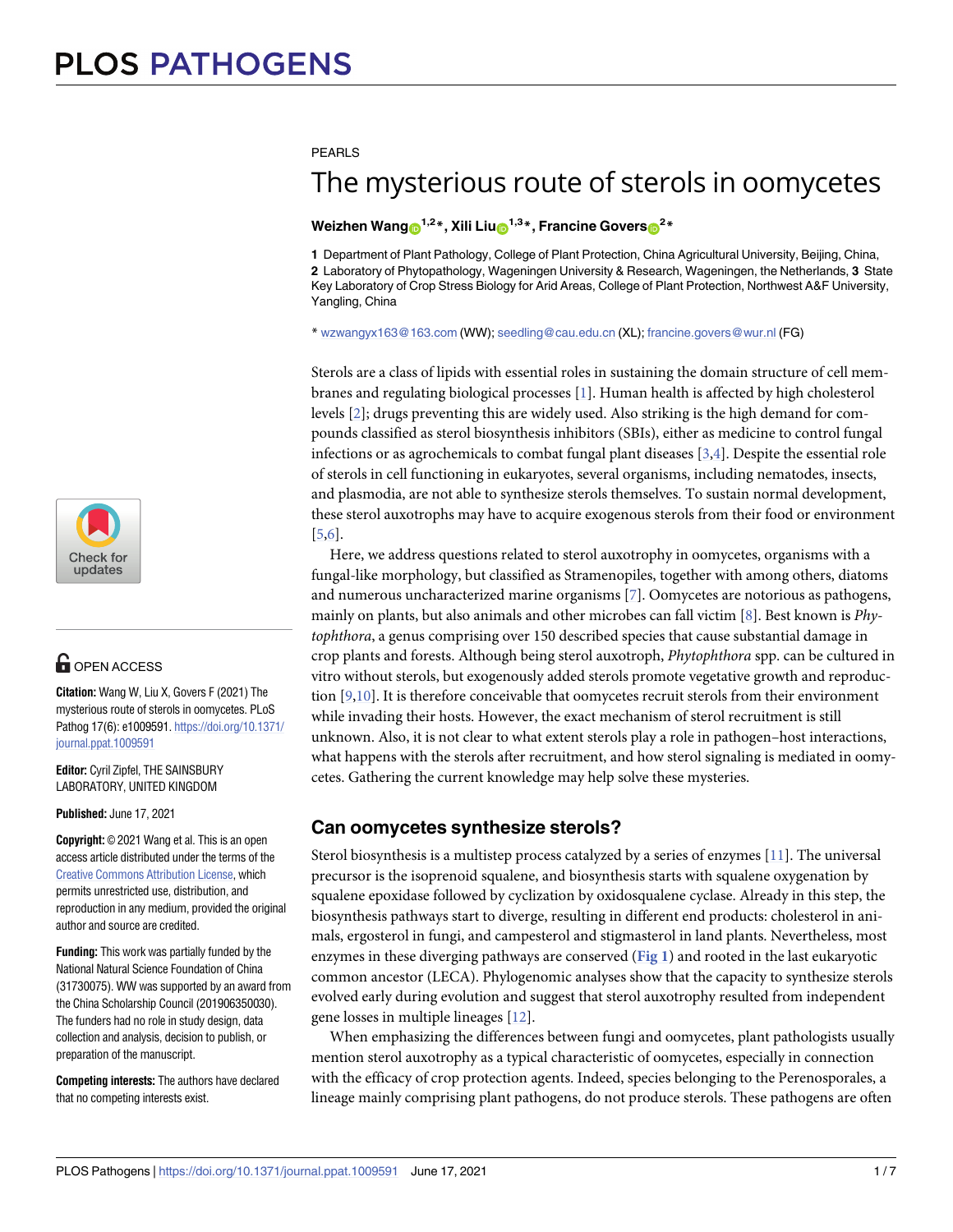<span id="page-1-0"></span>

|                                |                                     |           |           | Meurospora crassa<br>Mus musculus | Wicotland cabacum |           |           | Aureococcus anophasereals<br>Thalassiosiza pseudonana<br>Apharomyces eureicres | Saprolegría parasitica | Pythum utimum |           |     | Hyalogeronospora arabidopsidis |     | Phytophthora infestans |
|--------------------------------|-------------------------------------|-----------|-----------|-----------------------------------|-------------------|-----------|-----------|--------------------------------------------------------------------------------|------------------------|---------------|-----------|-----|--------------------------------|-----|------------------------|
|                                | squalene epoxidase                  | $\ddot{}$ | $\ddot{}$ | $+$                               | $\ast$            | $\ast$    | $+$       | $+$                                                                            |                        |               |           |     |                                |     |                        |
| enzymes<br>sterol biosynthesis | oxidosqualene cyclase               | $\ddot{}$ | $\ddot{}$ | $\ddot{}$                         | $\ddot{}$         | $\ddot{}$ | $\ddot{}$ | $+$                                                                            |                        |               |           |     |                                |     |                        |
|                                | C-14 demethylase                    | $\ddot{}$ | $+$       | $+$                               | $+$               | $+$       | $+$       | $+$                                                                            |                        |               |           |     |                                |     |                        |
|                                | delta-14 reductase                  | $++$      | $\ddot{}$ | $+$                               | $\ddot{}$         | $\ddot{}$ | $\ddot{}$ | $\ddot{}$                                                                      |                        |               |           |     |                                |     |                        |
|                                | C-4 methyl oxidase                  | $+$       | $+$       | $+$                               | ?                 | P         | $+$       | $\ddot{}$                                                                      |                        |               |           |     |                                | $+$ | single copy            |
|                                | C-3 dehydrogenase/C-4 decarboxylase | $\ddot{}$ | $\ddot{}$ | $++$                              | $\ddot{}$         | $\ddot{}$ | ?         | $\ddot{}$                                                                      |                        |               |           |     |                                | $+$ | multiple copies        |
|                                | C-3 ketoredutase                    | $+$       | $+$       | ?                                 | 2                 | ?         | ?         | $\ddot{}$                                                                      |                        |               |           |     |                                | ?   | predicted              |
|                                | C4-demethylase (ER anchoring)       | $\ddot{}$ | $+$       | $+$                               | ?                 | P         | ?         | ?                                                                              |                        |               |           |     |                                |     | alternative enzyme     |
|                                | C-24 methylase/C-28 methylase       |           | $++$      | $+$                               | $++$              | $+$       | $\ddot{}$ | $\ddot{}$                                                                      |                        |               |           |     |                                |     | not detected           |
|                                | delta-8, delta-7 isomerase          | $\ddot{}$ | $+$       | $\ddot{}$                         | ?                 | ?         | ?         | $\ddot{}$                                                                      |                        |               |           |     |                                |     | animals                |
|                                | C-5 desaturase                      | $\ddot{}$ | $\ddot{}$ | $+$                               | ?                 | ?         | ?         | $+$                                                                            | $+$                    |               | $\ddot{}$ | $+$ |                                |     | fungi                  |
|                                | delta-7 reductase                   | $\ddot{}$ |           | $+$                               | $\ddot{}$         | $+$       | $+$       | $+$                                                                            | $+$                    |               | $\ddot{}$ | $+$ |                                |     | plants                 |
|                                | delta-24 reductase                  | $\ddot{}$ | $+$       | $+$                               | $\ddot{}$         | $+$       | $\ddot{}$ | $\ddot{}$                                                                      |                        |               |           |     |                                |     | diatoms                |
|                                | C-22 desaturase                     |           | $+$       | $++$                              |                   |           |           |                                                                                |                        |               |           |     |                                |     | brown algae            |
|                                | cyclopropyl sterol isomerase        |           |           | $+$                               | $+$               | $\ddot{}$ |           |                                                                                |                        |               |           |     |                                |     | oomycetes              |
|                                | de novo sterol biosynthesis ves     |           |           | yes yes                           | yes               | yes       | yes       | yes                                                                            | no                     | no            | no        | no  |                                |     |                        |
|                                |                                     |           |           |                                   |                   |           |           |                                                                                |                        |               |           |     |                                |     |                        |

**[Fig](#page-0-0) 1. Sterol-auxotrophic oomycetes lack most canonical sterol biosynthesis enzymes.** The sequential order of enzymes in the sterol biosynthesis pathway (left) and presence of the encoding genes in representative species from different eukaryotic lineages (in green). The simplified tree (bottom) shows the Stramenopiles in the right branch. It is anticipated that organisms showing de novo sterol biosynthesis have the complete set of enzymes. Most sterol autotrophs indeed have one (+) or multiple (++) copies of the encoding genes. However, not all genes that are predicted to be present have been detected (?). Possibly, there are alternative enzymes that take over, as is the case for squalene oxidase in some diatoms and brown algae (\*). The �). T*AU*he : *PleasecheckandconfirmifthesymbolusedinthesentenceThesterolauxotrophslackall:::hasbeencapturedcorrectly:* sterol auxotrophs lack all or nearly all genes ( $\emptyset$ ). Data are from literature or obtained by mining databases.

<https://doi.org/10.1371/journal.ppat.1009591.g001>

highly adapted to their hosts; they have limited saprophytic capability and take advantage of sterols provided by the plant. In contrast, Saprolegniales species can produce sterols. In the legume pathogen *Aphanomyces euteiches*, for example, fucosterol was detected as the major sterol [[13](#page-5-0)], while in the fish pathogen *Saprolegnia parasitica*, cholesterol derivatives are most prominent [[14](#page-5-0)]. Saprolegniales are mostly opportunistic pathogens primarily growing as saprophytes apart from their hosts and thus cannot always rely on a sterol reservoir in their immediate surroundings. Moreover, also the more basal *Achlya* species should be able to produce sterols since their sex hormones are sterol derivatives [\[15\]](#page-5-0). So, in theory, these oomycetes should harbor an entire set of enzymes required for sterol biosynthesis (**Fig 1**), and, presumably, also the LECA of oomycetes had the capacity to synthesize sterols.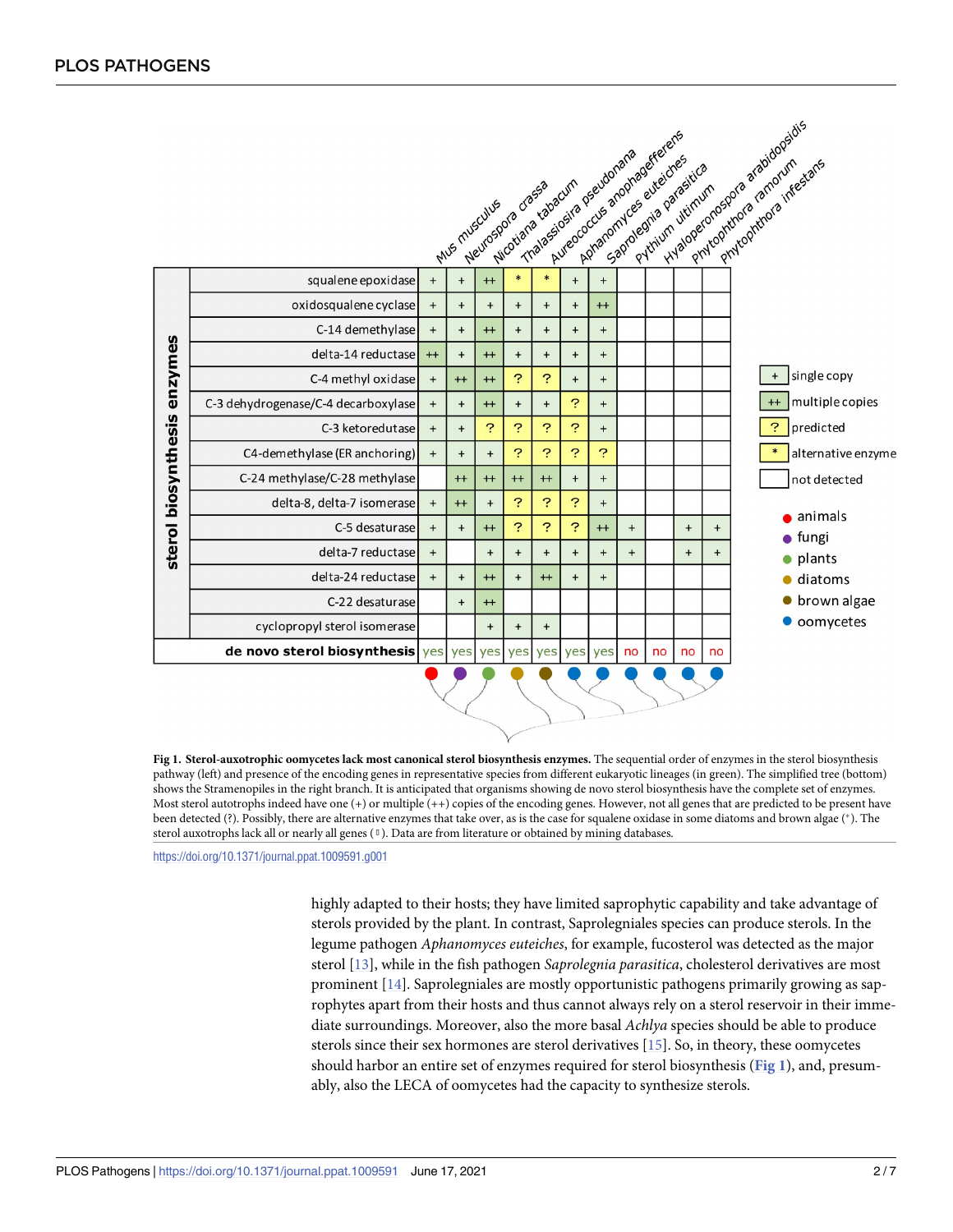<span id="page-2-0"></span>Interestingly, sterol auxotroph oomycetes still have remnants in their genomes reminiscent of this ancestral sterol biosynthesis pathway as evidenced by the preservation of homologs of *ERG3* and *DHCR7*. These genes, encoding C-5 sterol desaturase (EC 1.14.19.20) and  $\Delta^7$ -sterol reductase (EC 1.3.1.21), respectively, are still present in *Phytophthora* and *Pythium* but have been lost in downy mildews, obligate plant pathogens that entirely rely on their hosts for survival [\[12,16](#page-5-0)] (**[Fig](#page-1-0) 1**). Why *ERG3* and *DHCR7* have been retained is unknown. Both enzymes function in the last steps of the pathway, and, possibly, they are used to modify sterol derivatives recruited from the environment or the diet. For DHCR7 in *Phytophthora capsici*, we have evidence that this is indeed the case. It can indeed convert ergosterol into brassicasterol, and this modification seems to be essential for the completion of the asexual life cycle under certain conditions [\[17\]](#page-5-0). For producing zoospores in vitro, *P*. *capsici* requires medium supplemented with sterols. CRISPR/Cas-9–mediated knock-out of *DHCR7* resulted in strains that no longer responded to ergosterol; unlike the wild-type strain, they could hardly form zoospores on medium supplemented with ergosterol [[17](#page-5-0)].

### **Can oomycetes survive without sterols?**

Although sterols are deemed necessary for viability, *Phytophthora* and *Pythium* species can grow on sterol-free culture medium. However, as already reported in early studies [[15](#page-5-0)], adding sterols to the medium not only stimulated their growth but also induced sporulation or initiated oospore formation in homothallic species. So, to reproduce and complete their life cycle, sterol-auxotrophic oomycetes very likely require sterols, and these have to be recruited. Plant pathogens feel comfortable when growing in close intimacy with their hosts, and that is also the niche where they form propagules for dispersal and resting spores for survival. It is therefore conceivable that plant pathogenic oomycetes exploit sterols from their hosts for growth and reproduction.

That sterols are essential for oomycetes is further demonstrated by the strong growth inhibition of sterol-prototroph Saprolegniales by SBIs, fungicides interfering with sterol biosynthesis [\[13,14\]](#page-5-0). Similarly, sterol sequestration inhibits growth of *Phytophthora*. This was nicely demonstrated by Gamir and colleagues [\[18\]](#page-5-0) who revealed the mode of action of the pathogenesis-related protein PR-1, one of the first described markers of plant immune signaling. Nearly 5 decades after its first discovery as the most abundant extracellular protein in pathogen-challenged tobacco plants, PR-1 turned out to have sterol-binding activity. It is a member of the cysteine-rich secretory protein, antigen 5, and pathogenesis-related-1 (CAP) superfamily that share a 150 amino acid CAP domain [\[18,19](#page-5-0)]. The fact that sterol-binding activity of PR-1 is pivotal for inhibiting the development of *Phytophthora brassicae* [[18](#page-5-0)], presumably by acting as competitor of sterol sensors or sterol transport proteins or by sequestering sterols from the membrane, could explain its anti-oomycete activity observed in many previous studies [[19](#page-5-0)].

Sterols is a collective term for organic compounds composed of 4 rings and variable site chains and bonds. In *Phytophthora*, this variation in structure correlates with diverse activities [\[10,15,](#page-5-0)[20](#page-6-0)]. For example, *Phytophthora cactorum* seems to have a preference for taking up  $\Delta^5$ sterols over  $\Delta^{5,7}$  sterols and tends to transform  $\Delta^{5,7}$  sterols into  $\Delta^{5}$  ones [[21](#page-6-0)], probably mediated by DHCR7. This is corroborated by our recent study, which showed that DHCR7 in *P*. *capsici* is indeed responsible for reducing the double bond at that position [\[17\]](#page-5-0). When comparing different sterols or sterol mixtures, some stand out in showing higher activities than others. In view of host–pathogen coevolution, the variation in effects of the various sterols and the preference of different *Phytophthora* species for certain sterols is not surprising. Plants each have their own cocktail of sterols, varying in composition and amounts in different plant organs, and this is the sterol diet offered to pathogens.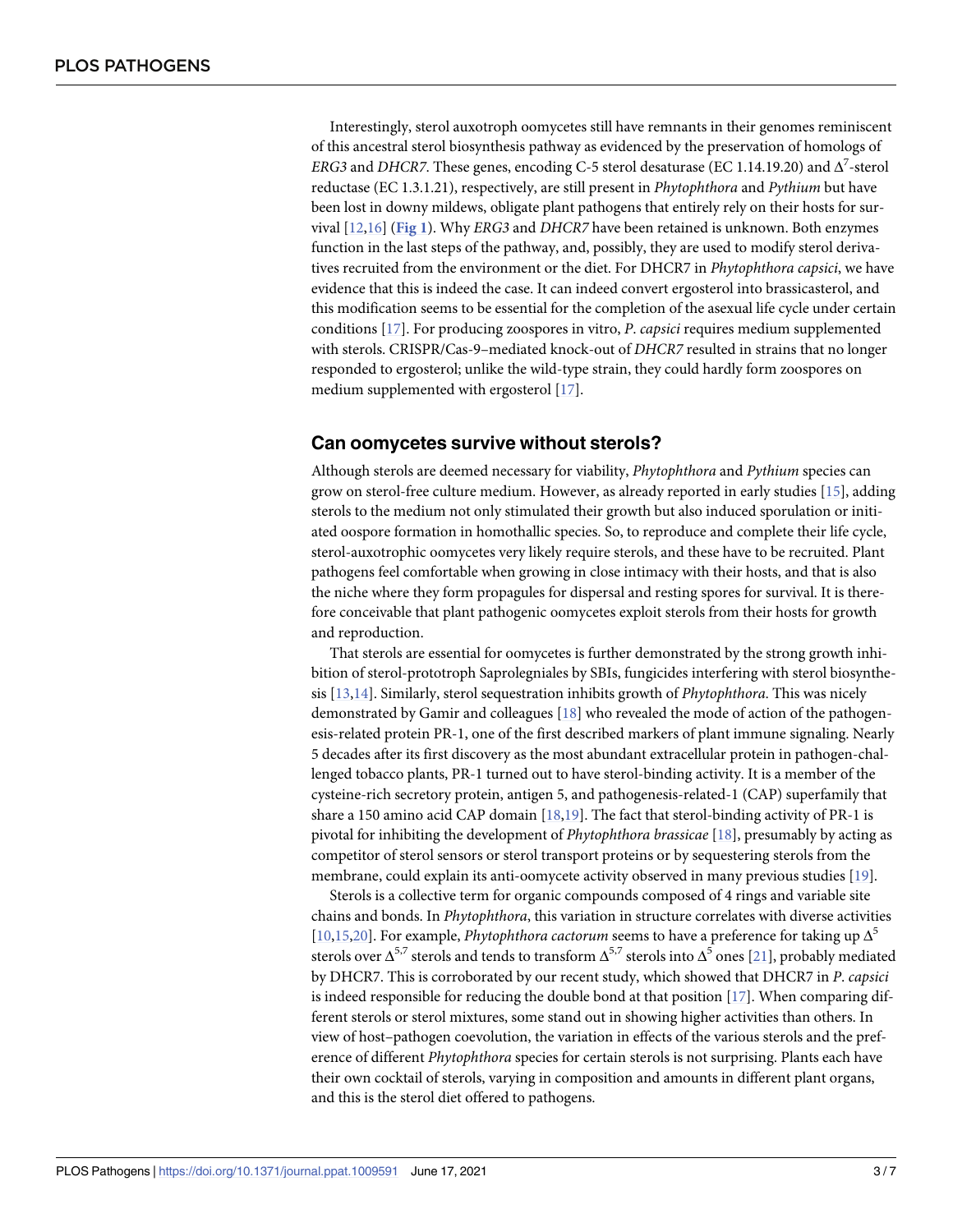### <span id="page-3-0"></span>**Are oomycete plant pathogens dependent on plant sterols?**

In the arms race between plants and pathogens, plants take advantage of their innate immune system to efficiently detect and ward off enemies. Upon recognition of pathogen-derived microbe-associated molecular patterns (MAMPs), plants activate their defense machinery and without counter-defense, the invasion is blocked. Also, sterols take part in this arms race: Ergosterol is a MAMP and likely present in the cocktail of MAMPs that triggers defense against fungi [[22](#page-6-0)]. Moreover, fungi are harmed by saponins, secondary plant metabolites that compromise plasma membrane integrity by interacting with 3β-hydroxyl sterols, e.g., avenacin in oat and  $\alpha$ -tomatine in tomato. Their fungicidal activity is counteracted by pathogens producing saponin-degrading enzymes as virulence factors resulting in disease [[4](#page-5-0)]. Unlike fungi, sterol auxotrophs are not affected by saponins, in line with their sterol-independent growth. It is more likely that they exploit host sterols to facilitate their own development. With that in mind, manipulating supply of sterols might be a smart strategy to fend off oomycete pathogens. This can be accomplished by competing for sterols as demonstrated for PR-1 [[18](#page-5-0)]. Upon pathogen attack, PR-1 is secreted into the apoplast, but its final destination is not known. In fact, in vitro assays showed that uptake of PR-1 by *P*. *brassicae* is required for inhibiting growth. This points to some kind of intracellular competition, presumably with transporters or sensors involved in sterol metabolism or signaling. Alternatively, sterol supply in plants could be modified in such a way that the cocktail of sterols is less attractive for oomycetes.

Studies testing the hypothesis that sterols are determinants of resistance are rare. Attempts to find correlations between sterol content in potato cultivars and level of resistance to the late blight pathogen *Phytophthora infestans* were inconclusive [\[9](#page-5-0)[,23\]](#page-6-0). This is not surprising given the variations in relative amounts of major sterol constituents among potato cultivars and the notion that sterol composition not only varies during plant development but is also influenced by growth conditions and biotic stress. An example showing that modifying sterol composition can cause gain of disease resistance is the finding that *Arabidopsis* mutants lacking the capacity to synthesize a C22 desaturase (i.e., cytochrome P450 CYP710A1), and, hence, to convert β-sitosterol into stigmasterol, are hardly susceptible to the bacterium *Pseudomonas syringae*. In wild-type plants, *CYP710A1* expression is induced by pathogens, including *P*. *infestans*, and MAMP treatment. This leads to production of stigmasterol thereby increasing the stigmasterol:β-sitosterol ratio in membranes, and promoting susceptibility to *Ps*. *syringae* [\[24\]](#page-6-0). Whether stigmasterol in *Arabidopsis* is a determining factor for susceptibility to oomycete pathogens remains to be tested. Another defense-related enzyme is PSAT1, a phospholipid:sterol acyltransferase catalyzing formation of sterol esters (i.e., conjugates of sterols and fatty acids) and affecting sterol homeostasis [\[25\]](#page-6-0). In *Arabidopsis*, *P*. *infestans* infection leads to 2-fold higher levels of sterol esters. In PSAT1 mutants, this level is decreased, while sterol glycoside levels are increased. *P*. *infestans* cannot infect *Arabidopsis*. The nonhost resistance is manifested by a local cell death response and efficient callose deposition to block entry of the pathogen. While PSAT1 mutants are not compromised in resistance, callose deposition is deregulated, and cell death is more spread [\[25\]](#page-6-0). This points to a rewiring of signaling pathways due to altered sterol homeostasis.

#### **How do oomycetes recruit sterols?**

For sterol auxotrophs, sterol recruitment is essential. In insects that recruit sterols from the gut lumen, several receptors and transport proteins regulating the flow of sterols into and within cells have been identified [\[5\]](#page-5-0). In oomycetes, however, the sterol recruitment process is largely unknown. Proteins that are thought to act as sterol snatchers are elicitins, secreted proteins sharing a highly conserved 98-amino acid domain that forms a hydrophobic cavity [[26,27\]](#page-6-0). Of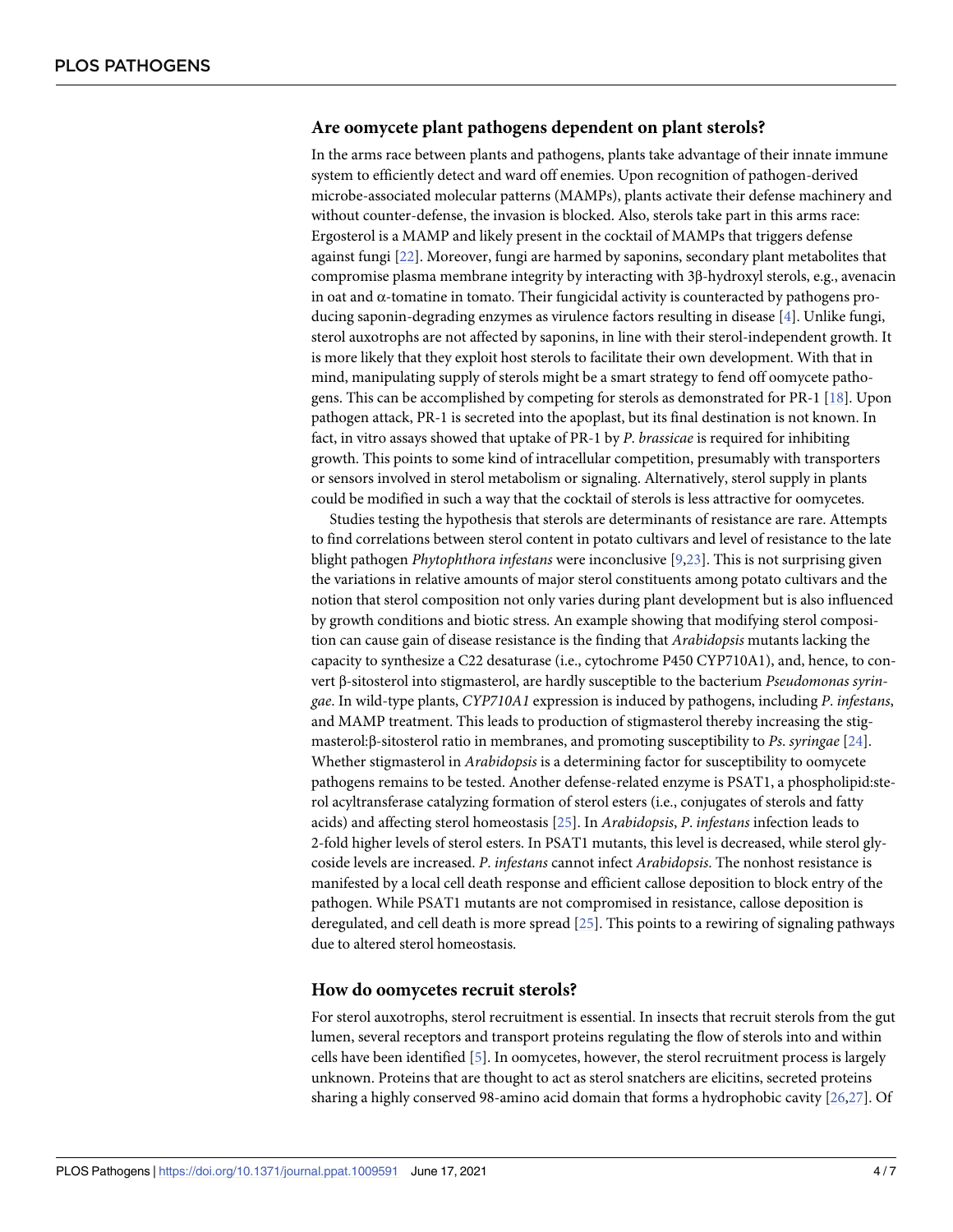<span id="page-4-0"></span>the multiple elicitin (ELI) and elicitin-like (ELL) proteins encoded in *Phytophthora* genomes, only the clade-1 ELIs (ELI-1) have been intensively studied, already since the 1980s. The ELI-1 cryptogein secreted by *Phytophthora cryptogea* was discovered because of its ability to elicit necrosis in tobacco [[28](#page-6-0)]. In retrospect, it is one of the first identified MAMPs. In 2015, Du and colleagues [\[29\]](#page-6-0) identified a plant receptor that mediates recognition of the canonical ELI domain and confers enhanced resistance to *P*. *infestans* when ectopically expressed in potato.

Because of the structural resemblance of the elicitin domain with nonspecific lipid-transfer proteins (nsLTPs) and its high-affinity binding to sterols, ELIs were proposed to serve as sterol carriers [\[26,30,31](#page-6-0)]. Mutated versions of ELI-1 that fail to bind sterols are still active as MAMP, implying that these 2 activities are independent [\[32](#page-6-0)]. In contrast to ELI-1, all other ELIs (ELI-2, ELI-3, and ELI-4) have repeat-rich carboxyl-terminal extensions with features reminiscent of cell wall proteins. Possibly, they serve as anchors like sticks of lollipops holding the elicitin domain attached to hyphae while snatching sterols from the environment. ELLs also have carboxyl-terminal extensions, but their elicitin-like domains are more variable and lack necrosis-inducing activity. It is unknown whether ELLs bind sterols; their structure and potential function remain to be investigated.

ELIs and ELLs are oomycete-specific proteins, but, strikingly, ELIs are exclusively found in the sterol-auxotrophic *Phytophthora* and *Pythium* species [[27](#page-6-0)]. This is in line with the hypothesis that plant pathogenic oomycetes exploit ELIs to recruit sterols from their hosts, while those pathogenic on animals or with high saprophytic capability are sterol prototrophs having their own sterol supply. As yet, it is not clear how sterols, once trapped by elicitins, are taken up and if there are still other ways to recruit sterols provided by the host.

#### **How do oomycetes sense sterols?**

The observation that sterols promote vegetative growth and reproduction in *Phytophthora* implies that these organisms can sense sterols and possess intracellular signaling networks triggered by sterols. This, in turn, relies on a balanced system of intracellular sterol transport and distribution, sterol storage and release, and also sterol sensing, a system that is likely supported by sterol-binding and sterol-sensing proteins and enzymes for sterol biosynthesis or transforming free sterols into sterol conjugates. Although intensively studied in humans and model organisms such as yeast, insight in these processes is still rudimentary. Genome mining predicts that oomycetes possess homologs of proteins known to be involved in sterol homeostasis and metabolism in other organisms. For instance, *P*. *capsici* and *Phytophthora sojae* each have at least 4 genes encoding proteins with a sterol-sensing domain (SSD), and, likely, these are conserved throughout the genus and beyond. A recent study highlighted a homolog as a putative candidate for a mating-hormone receptor in the downy mildew *Plasmopara viticola*. As yet, this is solely based on co-localization in a 570-kb region containing 40 genes and awaits further verification [\[33\]](#page-6-0). Proteins containing an SSD domain are known to play a role in sterol absorption or transportation, and, intriguingly, also in several signal transduction pathways [\[5](#page-5-0)[,34–36\]](#page-6-0). The role of the SSD containing proteins in *Phytophthora* is not known, but more indepth studies might reveal whether and how they participate in signaling in sterol auxotrophs.

Untangling signaling pathways in oomycetes is challenging especially because they have many unique proteins, such as novel potential phospholipid-modifying enzymes [[37](#page-6-0)] and peculiar G protein-coupled receptors (GPCRs) [[38](#page-6-0)]. Phospholipids and sterols occupy similar niches, and GPCRs are often key players in sterol signaling networks. Uncovering the mysterious route of sterols in oomycetes should reveal how the various components interact and how sterol auxotroph oomycetes manage to recruit and exploit sterols for survival in their natural habitat. Equally intriguing is to find out how interfering with sterol-based processes provides leads for novel disease control strategies.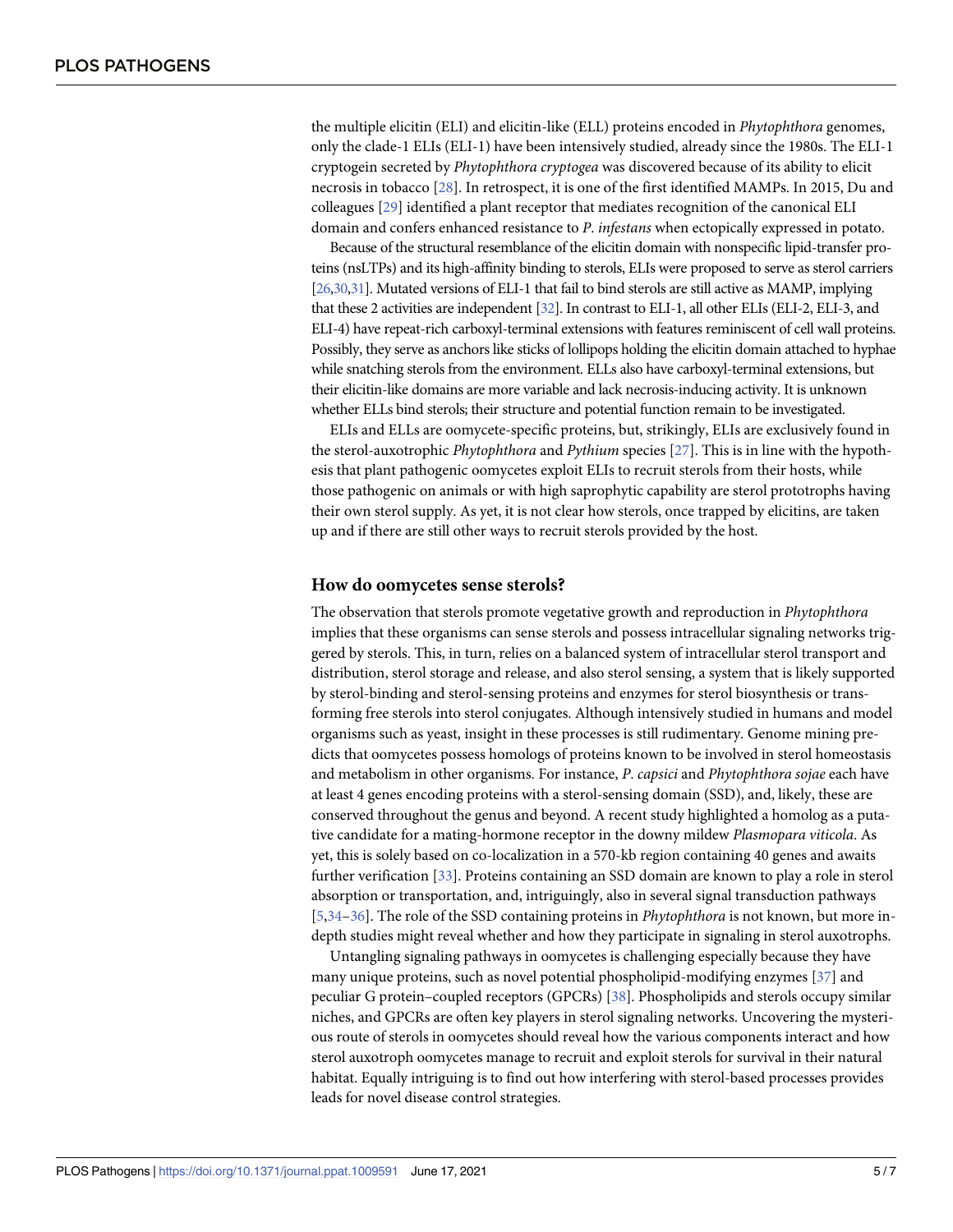#### <span id="page-5-0"></span>**Acknowledgments**

We thank our colleagues at WU and CAU for constructive input on the manuscript and helpful suggestions and the WU Laboratory of Phytopathology for hosting Weizhen Wang as scholar of the China Scholarship Council.

#### **References**

- **[1](#page-0-0).** Dufourc EJ. Sterols and membrane dynamics. J Chem Biol. 2008; 1(1–4):63–77. [https://doi.org/10.](https://doi.org/10.1007/s12154-008-0010-6) [1007/s12154-008-0010-6](https://doi.org/10.1007/s12154-008-0010-6) PMID: [19568799](http://www.ncbi.nlm.nih.gov/pubmed/19568799)
- **[2](#page-0-0).** Platt FM, Wassif C, Colaco A, Dardis A, Lloyd-Evans E, Bembi B, et al. Disorders of cholesterol metabolism and their unanticipated convergent mechanisms of disease. Annu Rev Genomics Hum Genet. 2014; 15(1):173–94. <https://doi.org/10.1146/annurev-genom-091212-153412> PMID: [25184529](http://www.ncbi.nlm.nih.gov/pubmed/25184529)
- **[3](#page-0-0).** Lepesheva GI, Friggeri L, Waterman MR. Cyp51 as drug targets for fungi and protozoan parasites: past, present and future. Parasitology. 2018; 145(14):1820–36. [https://doi.org/10.1017/](https://doi.org/10.1017/S0031182018000562) [S0031182018000562](https://doi.org/10.1017/S0031182018000562) PMID: [29642960](http://www.ncbi.nlm.nih.gov/pubmed/29642960)
- **[4](#page-0-0).** Kazan K, Gardiner DM. Targeting pathogen sterols: Defence and counterdefence? PLoS Pathog. 2017; 13(5):e1006297. <https://doi.org/10.1371/journal.ppat.1006297> PMID: [28542599](http://www.ncbi.nlm.nih.gov/pubmed/28542599)
- **[5](#page-0-0).** Jing X, Behmer ST. Insect sterol nutrition: physiological mechanisms, ecology, and applications. Annu Rev Entomol. 2020; 65:251–71. <https://doi.org/10.1146/annurev-ento-011019-025017> PMID: [31600456](http://www.ncbi.nlm.nih.gov/pubmed/31600456)
- **[6](#page-0-0).** Shamsuzzama LR, Trabelcy B, Langier Goncalves I, Gerchman Y, Sapir A. Metabolic reconfiguration in C. elegans suggests a pathway for widespread sterol auxotrophy in the animal kingdom. Curr Biol. 2020; 30(15):3031–8. <https://doi.org/10.1016/j.cub.2020.05.070> PMID: [32559444](http://www.ncbi.nlm.nih.gov/pubmed/32559444)
- **[7](#page-0-0).** Keeling PJ, Burki F. Progress towards the tree of eukaryotes. Curr Biol. 2019; 29(16):808–17. [https://](https://doi.org/10.1016/j.cub.2019.07.031) [doi.org/10.1016/j.cub.2019.07.031](https://doi.org/10.1016/j.cub.2019.07.031) PMID: [31430481](http://www.ncbi.nlm.nih.gov/pubmed/31430481)
- **[8](#page-0-0).** Kamoun S, Furzer O, Jones JDG, Judelson HS, Ali GS, Dalio RJD, et al. The top 10 oomycete pathogens in molecular plant pathology. Mol Plant Pathol. 2015; 16(4):413–34. [https://doi.org/10.1111/mpp.](https://doi.org/10.1111/mpp.12190) [12190](https://doi.org/10.1111/mpp.12190) PMID: [25178392](http://www.ncbi.nlm.nih.gov/pubmed/25178392)
- **[9](#page-0-0).** Langcake P. Sterols in potato leaves and their effects on growth and sporulation of Phytophthora infestans. Mycol Res. 1974; 63(3):573–86.
- **[10](#page-0-0).** Marshall JA, Dennis AL, Kumazawa T, Haynes AM, Nes WD. Soybean sterol composition and utilization by Phytophthora sojae. Phytochemistry. 2001; 58(3):423–8. [https://doi.org/10.1016/s0031-9422](https://doi.org/10.1016/s0031-9422%2801%2900219-9) [\(01\)00219-9](https://doi.org/10.1016/s0031-9422%2801%2900219-9) PMID: [11557074](http://www.ncbi.nlm.nih.gov/pubmed/11557074)
- **[11](#page-0-0).** Nes WD. Biosynthesis of cholesterol and other sterols. Chem Rev. 2011; 111(10):6423–51. [https://doi.](https://doi.org/10.1021/cr200021m) [org/10.1021/cr200021m](https://doi.org/10.1021/cr200021m) PMID: [21902244](http://www.ncbi.nlm.nih.gov/pubmed/21902244)
- **[12](#page-0-0).** Desmond E, Gribaldo S. Phylogenomics of sterol synthesis: insights into the origin, evolution, and diversity of a key eukaryotic feature. Genome Biol Evol. 2009; 1:364–81. <https://doi.org/10.1093/gbe/evp036> PMID: [20333205](http://www.ncbi.nlm.nih.gov/pubmed/20333205)
- **[13](#page-1-0).** Madoui MA, Bertrand-Michel J, Gaulin E, Dumas B. Sterol metabolism in the oomycete Aphanomyces euteiches, a legume root pathogen. New Phytol. 2009; 183(2):291-300. [https://doi.org/10.1111/j.1469-](https://doi.org/10.1111/j.1469-8137.2009.02895.x) [8137.2009.02895.x](https://doi.org/10.1111/j.1469-8137.2009.02895.x) PMID: [19496952](http://www.ncbi.nlm.nih.gov/pubmed/19496952)
- **[14](#page-1-0).** Warrilow AG, Hull CM, Rolley NJ, Parker JE, Nes WD, Smith SN, et al. Clotrimazole as a potent agent for treating the oomycete fish pathogen Saprolegnia parasitica through inhibition of sterol 14α-demethylase (CYP51). Appl Environ Microbiol. 2014; 80(19):6154–66. <https://doi.org/10.1128/AEM.01195-14> PMID: [25085484](http://www.ncbi.nlm.nih.gov/pubmed/25085484)
- **[15](#page-1-0).** Hendrix JW. Sterols in growth and reproduction of fungi. Annu Rev Phytopathol. 1970; 8(1):111–30.
- **[16](#page-2-0).** Dahlin P, Srivastava V, Ekengren S, McKee LS, Bulone V. Comparative analysis of sterol acquisition in the oomycetes Saprolegnia parasitica and Phytophthora infestans. PLoS ONE. 2017; 12(2):e0170873. <https://doi.org/10.1371/journal.pone.0170873> PMID: [28152045](http://www.ncbi.nlm.nih.gov/pubmed/28152045)
- **[17](#page-2-0).** Wang W, Zhang F, Zhang S, Xue Z, Xie L, Govers F, et al. Phytophthora capsici sterol reductase PcDHCR7 has a role in mycelium development and pathogenicity. bioRxiv. [https://doi.org/10.1101/](https://doi.org/10.1101/2021.04.17.440084) [2021.04.17.440084](https://doi.org/10.1101/2021.04.17.440084)
- **[18](#page-2-0).** Gamir J, Darwiche R, Van't Hof P, Choudhary V, Stumpe M, Schneiter R, et al. The sterol-binding activity of pathogenesis-related protein 1 reveals the mode of action of an antimicrobial protein. Plant J. 2017; 89(3):502–9. <https://doi.org/10.1111/tpj.13398> PMID: [27747953](http://www.ncbi.nlm.nih.gov/pubmed/27747953)
- **[19](#page-2-0).** Breen S, Williams SJ, Outram M, Kobe B, Solomon PS. Emerging insights into the functions of pathogenesis-related protein 1. Trends Plant Sci. 2017; 22(10):871–9. [https://doi.org/10.1016/j.tplants.2017.](https://doi.org/10.1016/j.tplants.2017.06.013) [06.013](https://doi.org/10.1016/j.tplants.2017.06.013) PMID: [28743380](http://www.ncbi.nlm.nih.gov/pubmed/28743380)